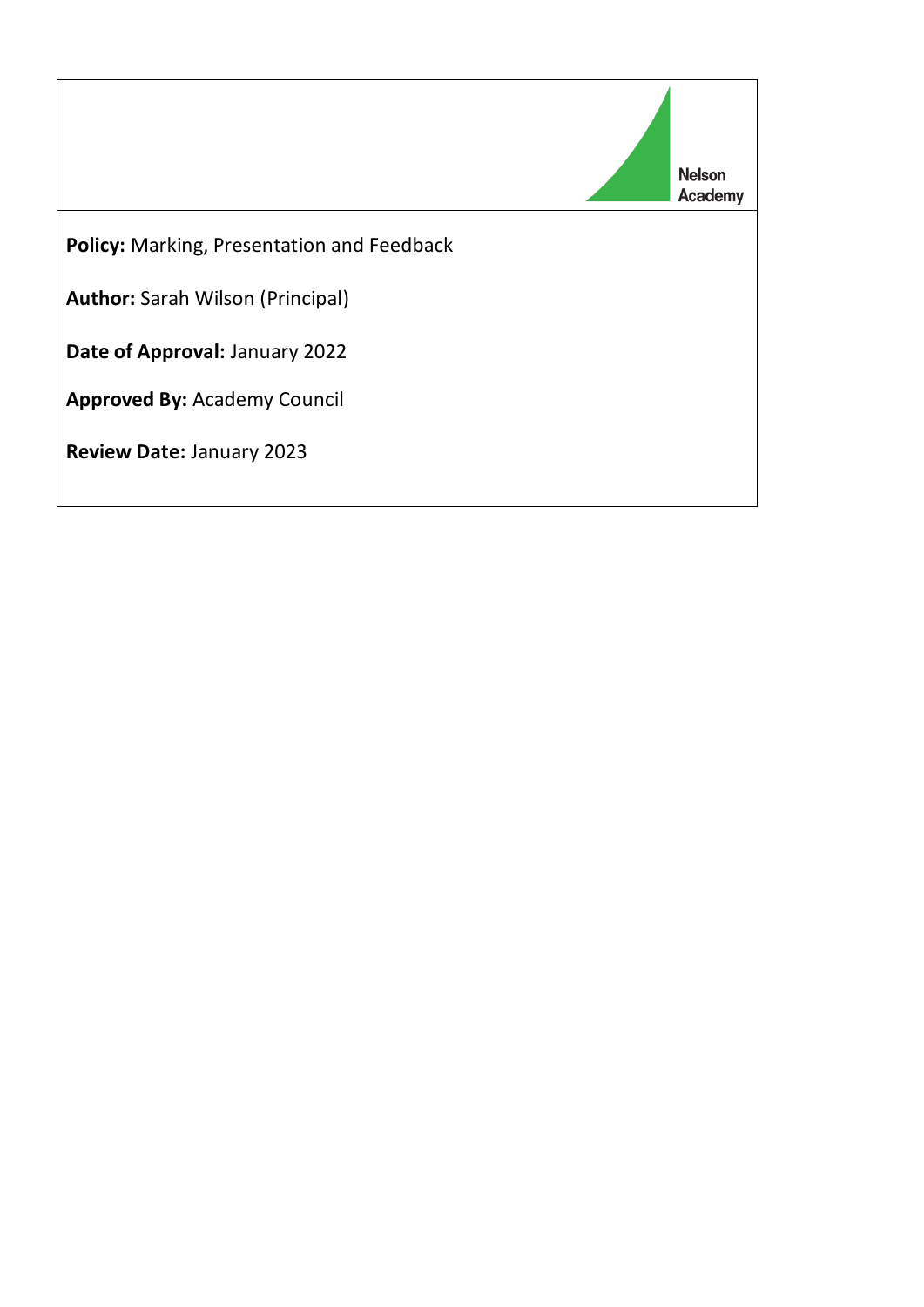# **MARKING, PRESENTATION AND FEEDBACK POLICY**

# **AIM**

**To raise the achievement and self-esteem of children by providing them with prompt, regular and analytical feedback about their work to enable them to make progress. However, this should not be at the expense of teachers' well-being and work-life balance.**

# **PRACTICE**

Effective marking will:

- Have high expectations of what each individual child can achieve
- Relate to learning objectives, which need to be shared with children
- Give children opportunities to become aware of and reflect on their learning needs
- Give recognition and appropriate praise for achievement
- Give clear next steps and include strategies for improvement
- Help close the gap between current and desired performance
- Allow specific time for children to read, reflect and respond to marking
- Inform future planning and individual target setting
- Be accessible to all children
- Be consistent across the school

# **PLANNING FOR MARKING**

Planning for marking should include:

- Clear learning intentions and outcomes which indicate that pupils have achieved the intentions
- Opportunities for pupils to improve their work following the teacher's written or verbal feedback
- Outcomes of marking should influence future plans so that assessment for learning is truly taking place

# **INTERACTIVE LEARNING**

Teachers should use a variety of strategies to ensure that pupils are part of the assessment process such as:

- Verbal feedback teacher and pupil
- Quality/focused written marking with time to follow up
- Peer assessment pupil to pupil and self-assessment. Clear success criteria should be the focus of self and peer assessment. This process needs to be modelled during plenaries and mini plenaries where improvements can be modelled.

# **MARKING FOR LEARNING**

When marking for learning, an analytical or developmental comment is crucial. Feedback should be an integral part of the everyday work of teachers. It should be used to:

- Inform the short term planning cycle
- Inform teachers about the progress of pupils
- Inform pupils how well they are doing and what they need to do to improve
- Provide information for other adults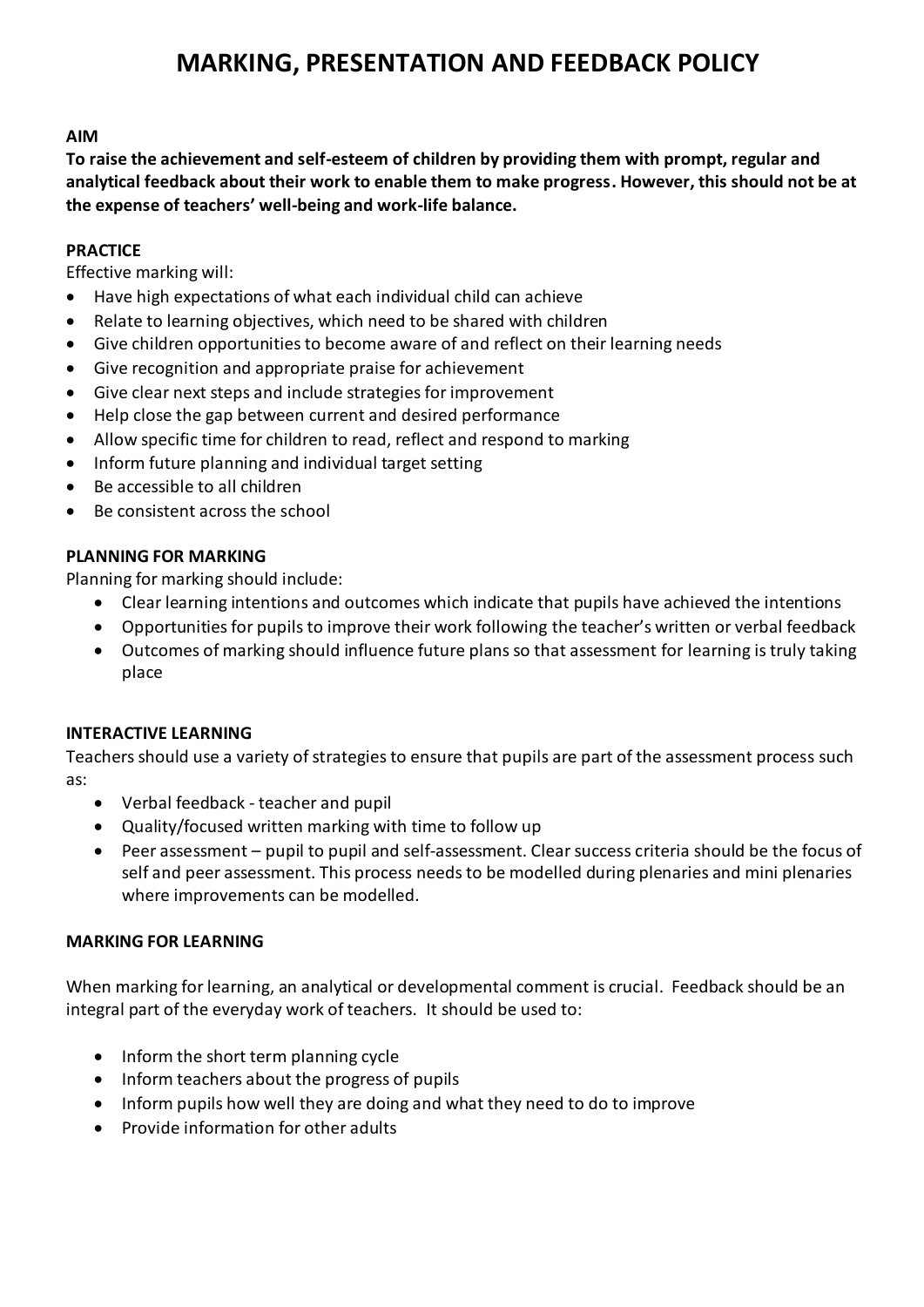# **STRATEGIES**

#### **FEEDBACK**

**Verbal feedback** - Comments to children should focus on both successes against the learning objective and any areas for development.

**Marking feedback** - Should comment on both successes against the learning objective and any areas for development. Focused comment should help the child in "closing the gap" between what they have achieved and what they could have achieved.

- All work needs to be acknowledged by a member of staff in the class each day. All marking should be in green pen. It should also include highlighting the learning objective using the traffic light system (as described below)
- Written feedback should include a combination of 'what went well' and 'next steps' comments to ensure that progress is always being made
- The children then need to be given time to reflect and respond to the feedback
- The feedback, as far as possible, needs to be recorded under the marking to show a dialogue between adult and child
- There needs to be evidence that children are responding to feedback and making progress
- Time needs to be given to make improvements in learning
- Children should improve their work, a 'Purple Polishing Pen' is suggested
- Child self-evaluation should be used where appropriate

#### **SECRETARIAL FEATURES**

Correct spelling, punctuation, grammar should be encouraged in every piece of writing but will not be marked against unless it is key vocabulary, a high frequency word or directly linked to the learning objective. When work is finished, children need to be asked to check their work.

# **SELF-MARKING – EYFS and Key Stage 1**

Children should self-evaluate wherever possible, using a 'smiley face, straight face, sad face'.

#### **PRESENTATION**

- Attention to handwriting needs to be given in every piece of written work and if work does not meet staff expectations then it needs to be addressed
- All Maths work needs to be dated using a short date (i.e. 24.02.21)
- All other written work needs to be dated using a long date (i.e. 24<sup>th</sup> February 2021)
- Work should be presented as: Top line the date; miss a line learning objective; miss a line start work
- If the piece of work has a title then this needs underlining
- All children earn the use of a pen from Year 3
- A pencil must be used for all maths work
- Year R classes: Handwriting book, Learning Story, Reading Journal
- All KS1 classes: Maths book, English book, Topic book, Guided Reading book, Reading Journal
- All KS2 classes: Maths book, English book, Topic book, Guided Reading book, Reading Journal
- Maths books: Large squared paper Year 1, Squared paper Year 2 and KS2 all A4 size
- Smiley faces should be basic, small and not seem to spoil the presentation of a piece of work
- Marking needs to be neat and set a good example for children